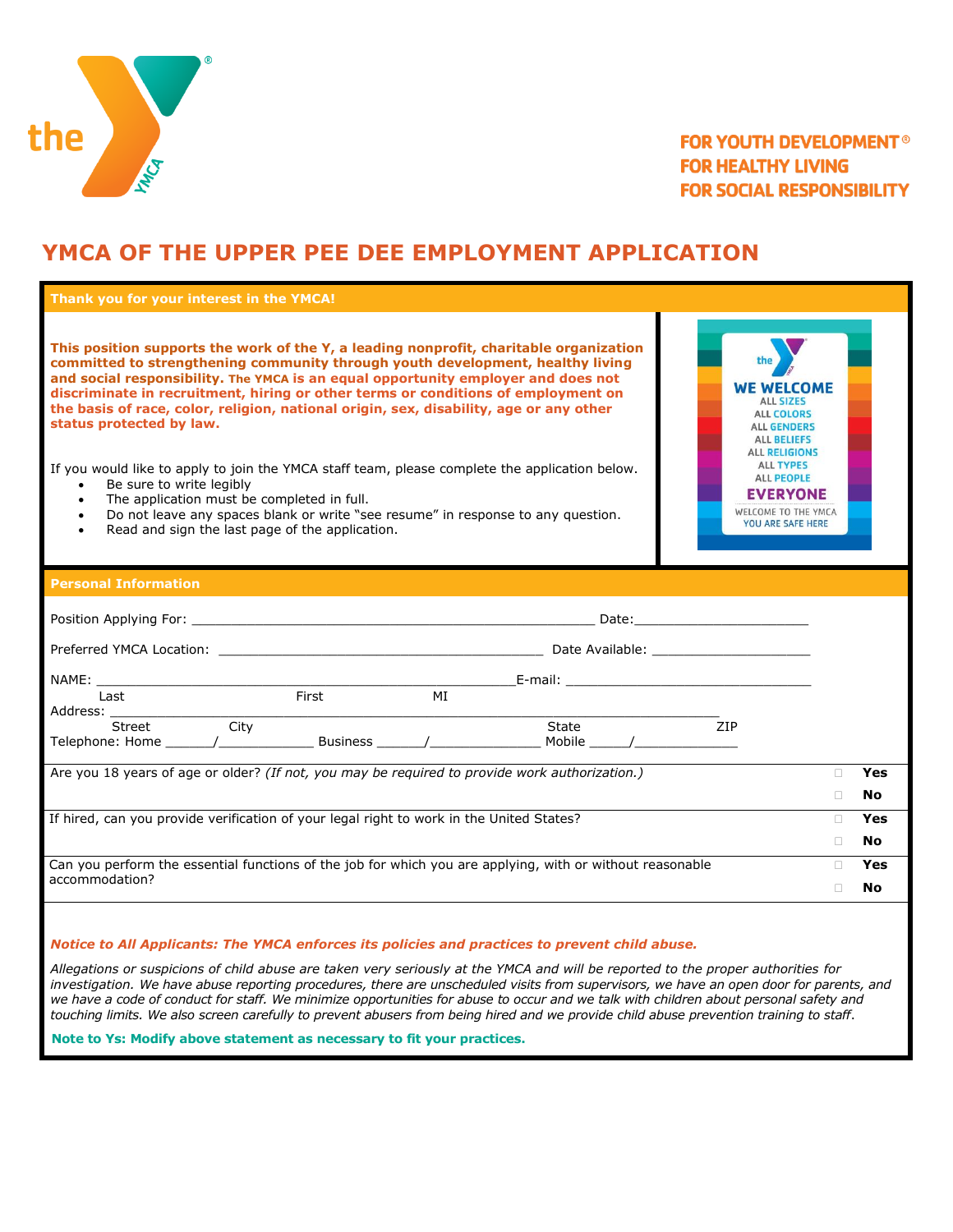#### **Employment Application**

| <b>Employment Information</b>                                                                              |        |         |            |                        |                 |          |
|------------------------------------------------------------------------------------------------------------|--------|---------|------------|------------------------|-----------------|----------|
| List available days/hours:                                                                                 |        |         |            |                        |                 |          |
| Sunday                                                                                                     | Monday | Tuesday | Wednesday  | Thursday               | Friday          | Saturday |
|                                                                                                            |        |         |            |                        |                 |          |
| Preferred Job Status:<br>$\Box$ Full-time $\Box$ Part-time $\Box$ Seasonal $\Box$ As Needed                |        |         |            |                        |                 |          |
| Have you previously been employed by this YMCA or any other YMCA?<br>$\Box$ Yes<br>$\Box$ No               |        |         |            |                        |                 |          |
| If yes, when? At which locations?                                                                          |        |         |            |                        |                 |          |
| Have you previously volunteered at this YMCA or any other YMCA?                                            |        |         | $\Box$ Yes | $\Box$ No              |                 |          |
| If yes, when? At which locations?                                                                          |        |         |            |                        |                 |          |
| Do you have any relatives or household members currently working for this YMCA?<br>$\Box$ Yes<br>$\Box$ No |        |         |            |                        |                 |          |
| If yes, name(s) and relationship:                                                                          |        |         |            |                        |                 |          |
| YMCA staff referral<br>□ YMCA member<br>How did you hear about this opening?                               |        |         |            |                        |                 |          |
| Name of referral source:                                                                                   |        |         |            | □ School _____________ | □ Advertisement |          |
|                                                                                                            |        |         |            | Walk-in                | □ Other         |          |
|                                                                                                            |        |         |            | □ Website              |                 |          |

### **Education & Training**

|                             | Name of School | City, State | Diploma Awarded                              | Degree | Major |
|-----------------------------|----------------|-------------|----------------------------------------------|--------|-------|
| □ High School<br>$\Box$ GED |                |             | □ Yes<br>$\Box$ No<br>□ In Progress          |        |       |
| College                     |                |             | $\Box$ Yes<br>No<br>0<br>$\Box$ In Progress  |        |       |
| Graduate<br>School          |                |             | $\Box$ Yes<br>No<br>П.<br>$\Box$ In Progress |        |       |
| Vocational/<br>Other        |                |             | $\Box$ Yes<br>$\Box$ No<br>□ In Progress     |        |       |

Describe any non-employment experience such as school or volunteer activities that might strengthen your application:

| <b>Safety &amp; Job Specific Certifications</b> |          |       |            |  |
|-------------------------------------------------|----------|-------|------------|--|
| Type (CPR, First Aid, CDA, etc.)                | Provider | Level | Expiration |  |
|                                                 |          |       |            |  |
|                                                 |          |       |            |  |
|                                                 |          |       |            |  |
|                                                 |          |       |            |  |
|                                                 |          |       |            |  |
|                                                 |          |       |            |  |
|                                                 |          |       |            |  |

**The Y: We're for youth development, healthy living, and social responsibility.**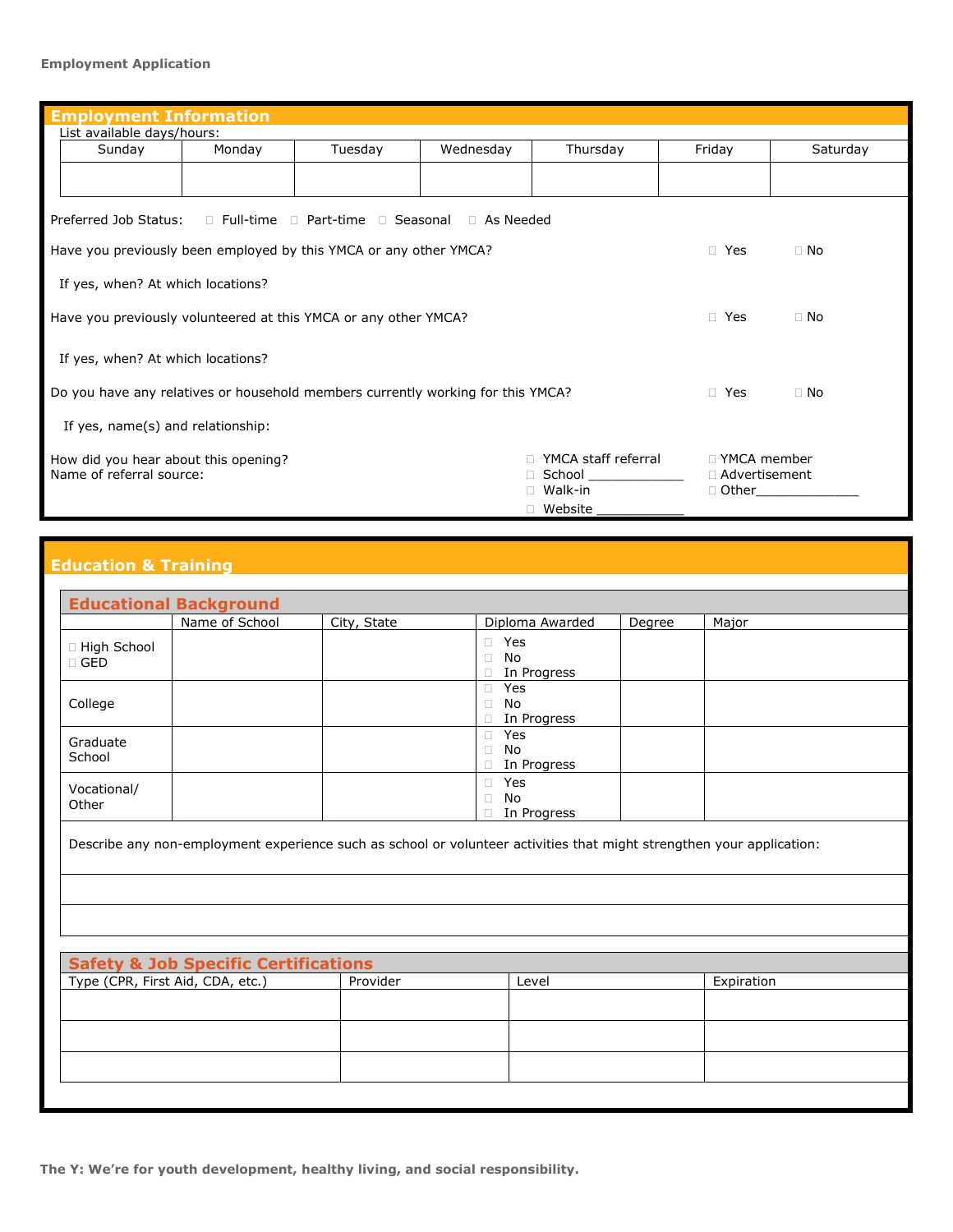#### **Employment Application**

| <b>Employment History</b><br>recent. Use additional sheets if needed.                                                      |                                                                                                                 | List all previous employment during the past ten years starting with the most |
|----------------------------------------------------------------------------------------------------------------------------|-----------------------------------------------------------------------------------------------------------------|-------------------------------------------------------------------------------|
| Telephone<br>Employer                                                                                                      | Dates Employed<br>From: $\_\_\_\_\_\_\$                                                                         | Summarize the nature of the work<br>performed and job responsibilities.       |
| Address                                                                                                                    | To:                                                                                                             |                                                                               |
| Job Title                                                                                                                  |                                                                                                                 |                                                                               |
| Immediate Supervisor and Title                                                                                             |                                                                                                                 |                                                                               |
| Reason for Leaving<br>May we contact this employer?<br>$\Box$ No<br>□ Yes                                                  |                                                                                                                 |                                                                               |
| Telephone<br><b>Employer</b>                                                                                               | Dates Employed<br>From: $\_\_\_\_\_\_\$                                                                         | Summarize the nature of the work<br>performed and job responsibilities.       |
| Address                                                                                                                    | To: $\_\_\_\_\_\_\_\$                                                                                           |                                                                               |
| Job Title                                                                                                                  |                                                                                                                 |                                                                               |
| Immediate Supervisor and Title                                                                                             |                                                                                                                 |                                                                               |
| Reason for Leaving<br>May we contact this employer?<br>$\Box$ No<br>□ Yes                                                  |                                                                                                                 |                                                                               |
| Telephone<br>Employer<br>$\overline{\phantom{a}}$                                                                          | Dates Employed<br>From: $/$                                                                                     | Summarize the nature of the work<br>performed and job responsibilities.       |
| Address                                                                                                                    | To:                                                                                                             |                                                                               |
| Job Title                                                                                                                  |                                                                                                                 |                                                                               |
| Immediate Supervisor and Title                                                                                             |                                                                                                                 |                                                                               |
| Reason for Leaving                                                                                                         |                                                                                                                 |                                                                               |
| May we contact this employer?<br>□ Yes<br>$\Box$ No<br>Telephone                                                           | Dates Employed                                                                                                  | Summarize the nature of the work                                              |
| Employer                                                                                                                   | From: /                                                                                                         | performed and job responsibilities.                                           |
| Address                                                                                                                    | To:                                                                                                             |                                                                               |
| Job Title                                                                                                                  |                                                                                                                 |                                                                               |
| Immediate Supervisor and Title                                                                                             |                                                                                                                 |                                                                               |
| Reason for Leaving<br><b>Transference</b><br>$\Box$ No<br>May we contact this employer?                                    |                                                                                                                 |                                                                               |
| What other business experience, personal experience or training have you had that may have prepared you for this position? |                                                                                                                 |                                                                               |
|                                                                                                                            |                                                                                                                 |                                                                               |
| <b>Personal References</b>                                                                                                 | Do not list relatives.                                                                                          |                                                                               |
| Name:                                                                                                                      | Occupation: The contract of the contract of the contract of the contract of the contract of the contract of the | Years<br>Known:                                                               |
| Address:<br>City:                                                                                                          |                                                                                                                 | State: Zip:                                                                   |
| E-mail:<br>Phone:                                                                                                          | $\frac{1}{2}$ and $\frac{1}{2}$ and $\frac{1}{2}$ and $\frac{1}{2}$ and $\frac{1}{2}$ and $\frac{1}{2}$         | Alternate #:                                                                  |

**The Y: We're for youth development, healthy living, and social responsibility.**